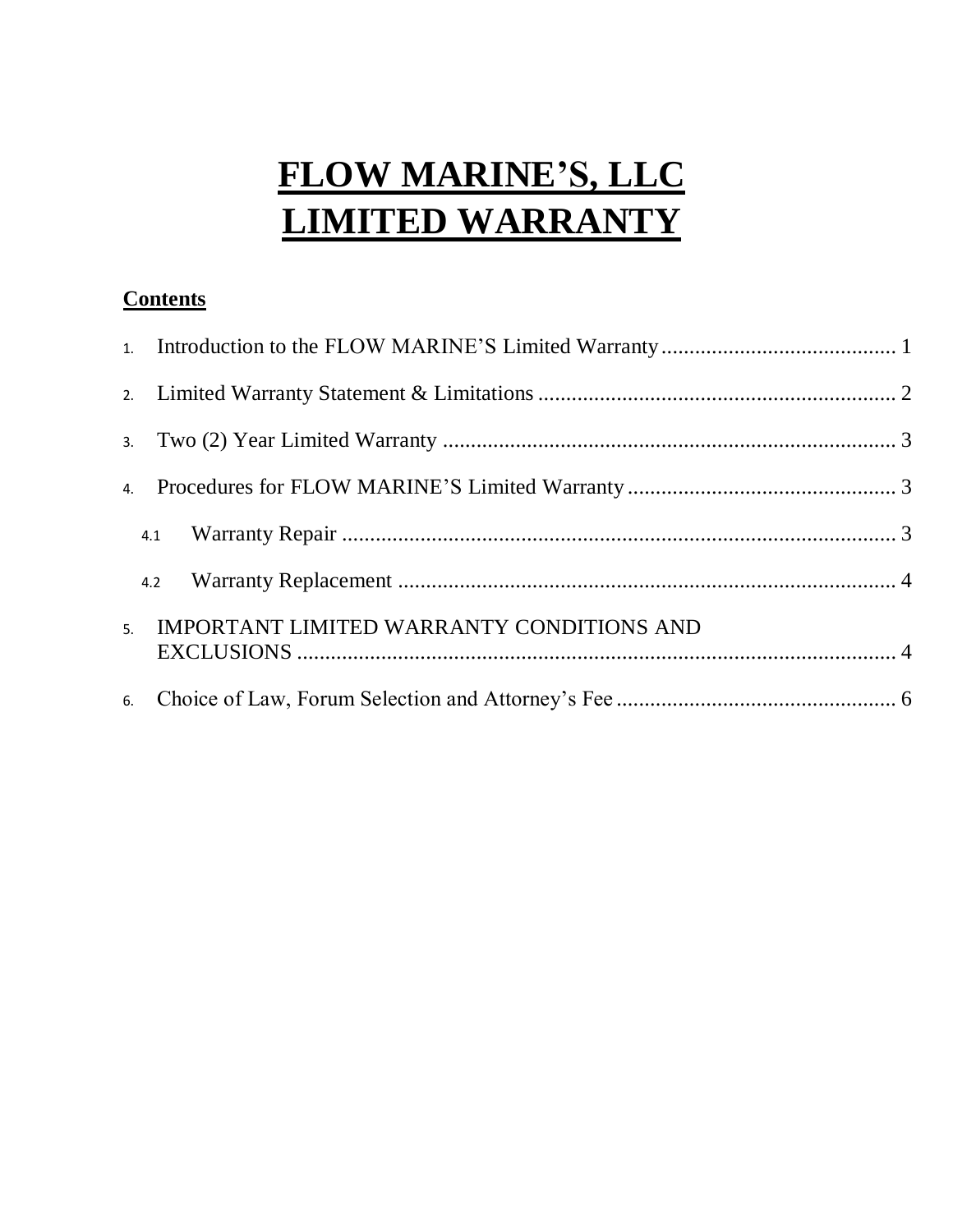## **1. INTRODUCTION TO FLOW MARINE'S LIMITED WARRANTY**

FLOW MARINE SYSTEMS, LLC, Limited Warranty is effective for qualifying products purchased on or after November 1, 2017. FLOW MARINE SYSTEMS, LLC and its affiliates ("FLOW MARINE") warrants FLOW MARINE products ("Products") purchased directly from FLOW MARINE, from an approved FLOW MARINE dealer, or installed on a new vessel by an authorized boat builder, **to be free from defects in material and workmanship for two (2) year** ("Limited Warranty Period"); from

- (a) The date the Products were installed by FLOW MARINE or an authorized dealer; or
- (b) In the case of Products installed on a new vessel by an authorized boat builder, the date the vessel was first delivered (the "Purchase Date") to the first retail customer (the "Original Customer").

**Your Proof of Purchase documentation is important. Please keep it in a safe place. If you need a warranty service, your proof of purchase will be required.**

#### **2. LIMITED WARRANTY STATEMENT & LIMITATIONS**

THE WARRANTIES AND REMEDIES CONTAINED HEREIN ARE EXCLUSIVE AND IN LIEU OF ALL OTHER WARRANTIES EXPRESS OR IMPLIED OR STATUTORY, INCLUDING ANY LIABILITY ARISING UNDER ANY WARRANTY OF MERCHANTABILITY OR FITNESS FOR A PARTICULAR PURPOSE, STATUTORY OR OTHERWISE. THIS WARRANTY GIVES THE OWNER SPECIFIC LEGAL RIGHTS, WHICH MAY VARY FROM STATE TO STATE.

IN NO EVENT SHALL FLOW MARINE BE LIABLE FOR ANY INCIDENTAL, SPECIAL, INDIRECT OR CONSEQUENTIAL DAMAGES, WHETHER RESULTING FROM THE USE, MISUSE OR INABILITY TO USE THIS PRODUCT OR FROM DEFECTS IN THIS PRODUCT. Some states do not allow the exclusion on incidental or consequential damages, so the above limitation may not apply to customers in those states.

THE EXTENT OF THE COMPANY'S LIABILITY UNDER THIS WARRANTY IS LIMITED TO THE REPAIR OR REPLACEMENT PROVIDED BELOW AND, IN NO EVENT, SHALL THE COMPANY'S LIABILITY EXCEED THE PURCHASE PRICE PAID BY PURCHASER FOR THE PRODUCT.

FLOW MARINE, IN ITS SOLE DISCRETION, RETAINS THE RIGHT TO REPAIR OR REPLACE THE PRODUCT, WHICH, IN THE ABSENCE OF ANY APPLICABLE LAW TO THE CONTRARY, SHALL BE THE CUSTOMER'S SOLE AND EXCLUSIVE REMEDY FOR ANY BREACH OF WARRANTY.

PRODUCT REPAIRED OR REPLACED UNDER WARRANTY WILL BE WARRANTED ONLY FOR THE REMAINING BALANCE OF THE APPLICABLE ORIGINAL FLOW MARINE LIMITED WARRANTY PERIOD, STANDARD LIMITED WARRANTY PERIOD OR EXTENDED LIMITED WARRANTY PERIOD.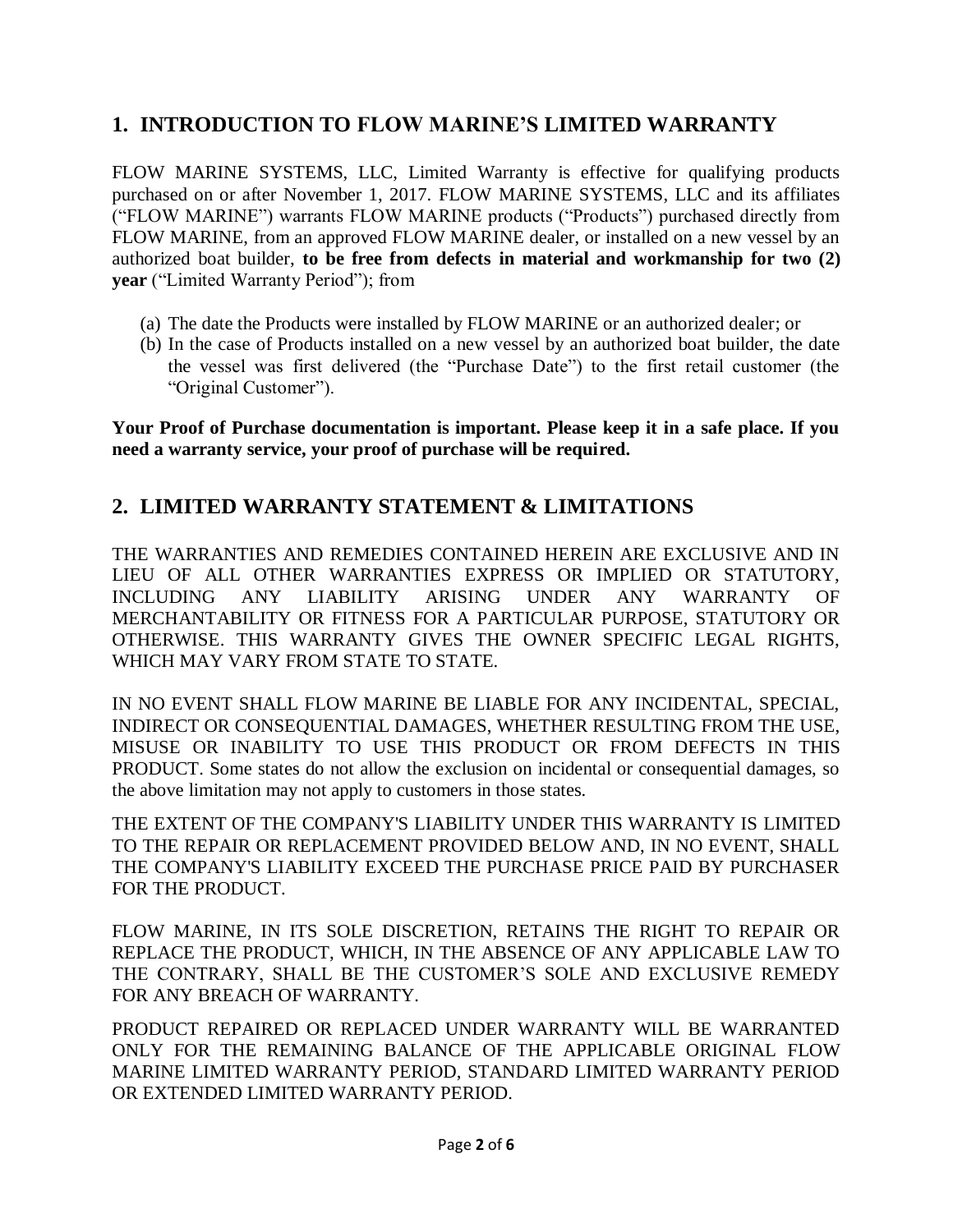# **3. TWO YEAR LIMITED WARRANTY**

Subject to the terms, conditions, limitations and exclusions in this Limited Warranty, all FLOW MARINE Products are warranted to be free from defects in material or workmanship for a period of two (2) years from the date the Product was purchased by the Original Customer (the "Limited Warranty Period"). During the Limited Warranty Period, and for the Original Customer, FLOW MARINE will, at its sole option, repair or replace any components that fail in normal use.

If the Standard Limited Warranty applies to you, FLOW MARINE will not charge you for parts or labor for warranty repairs or replacements. However, the cost of transporting your warranted Product and your vessel to FLOW MARINE or a certified dealer for repair or replacement is your responsibility and is not covered by FLOW MARINE.

This two (2) Year Standard Limited Warranty applies equally to both new Products and Refurbished FLOW MARINE Products, except that observable cosmetic blemishes not affecting product performance on any Refurbished Product that a customer chooses to purchase are expressly excluded from warranty coverage.

### **4. PROCEDURES FOR FLOW MARINE LIMITED WARRANTY**

During a valid FLOW MARINE Limited Warranty Period FLOW MARINE retains the right to repair or replace a warranty product at its sole discretion. Any Product that is repaired or replaced under warranty will be warranted only for the remaining balance of the applicable original FLOW MARINE Limited Warranty Period. **To be eligible to either the Warranty Repair or Warranty Replacement option, you must provide the following to FLOW MARINE or its certified dealer at the time of making a claim**:

- 1. Records substantiating proof of purchase including date and place of purchase and Product serial number(s);
- 2. The logbook of the Vessel which shall include the daily chilled water loop pressure. This logbook should include at least a daily recordation of the Products chilled water loop pressure in pounds per square inch (PSI).

**Failure to provide the above information is grounds for FLOW MARINE to decline warranty coverage.**

#### **4.1 Warranty Repair**

If you need repairs to your Product, the product must first be brought to a FLOW MARINE certified dealer for diagnostic. Removal of the Product and all accessories must be removed by a certified FLOW MARINE dealer. This Limited Warranty will be voided and no parts or labor will be warranted, and no liability shall be held if your Product has been tampered with by any unauthorized individual without prior written approval by FLOW MARINE. This applies to any modification, installation, alternation or other unauthorized work which alters the original workmanship of your Product.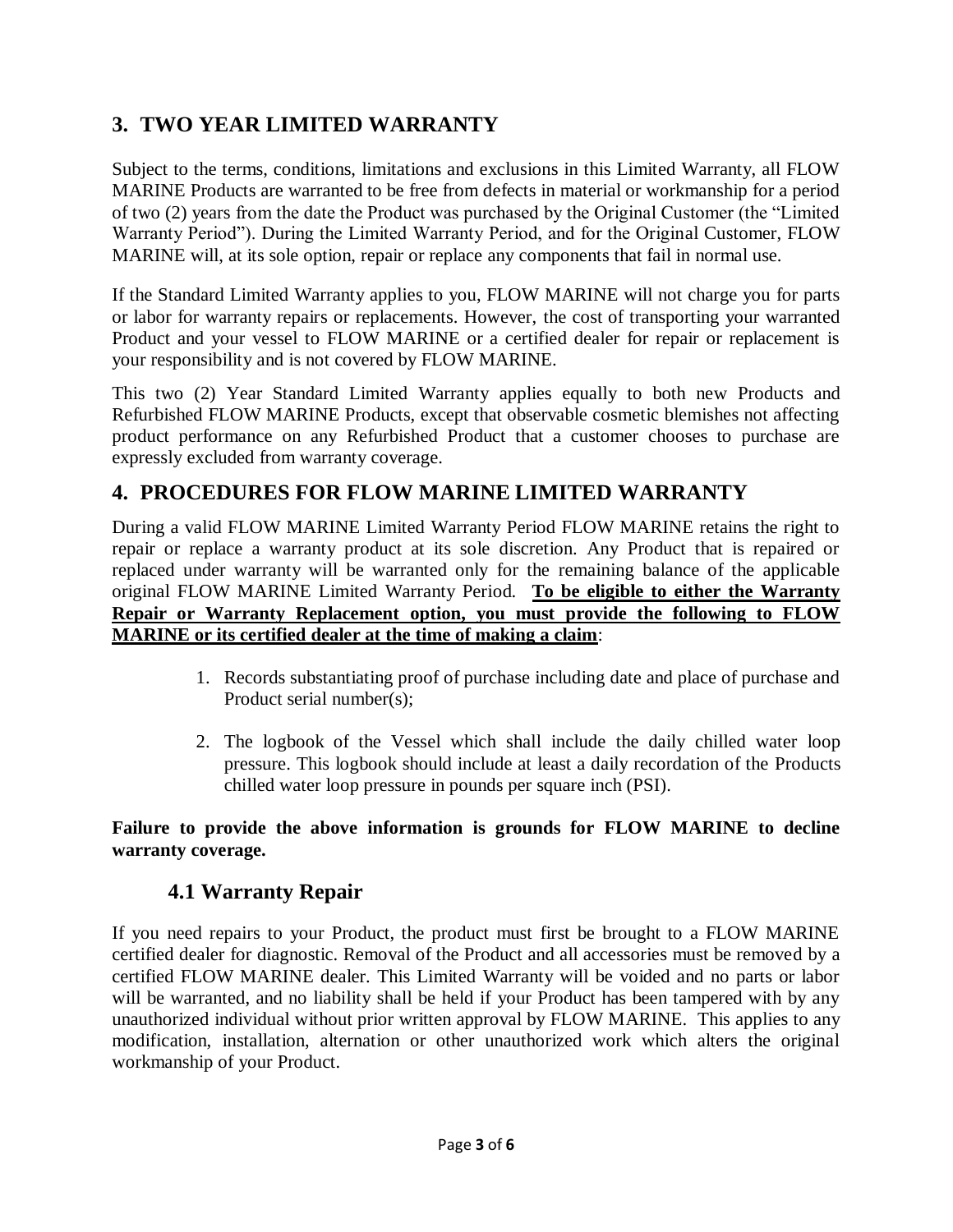FLOW MARINE is not responsible for products that are lost or damaged during shipment and all shipping, transportation, insurance and duty costs are the customer's sole responsibility. FLOW MARINE strongly recommends that you adequately insure any product that is returned to FLOW MARINE for a warranty service.

## **4.2Warranty Replacement**

FLOW MARINE's Warranty Replacement service is only available through a certified FLOW MARINE dealer. Warranty Replacement is not available in all countries and not all products are eligible for Warranty Replacement. Warranty Replacement is at the sole discretion of FLOW MARINE.

During a valid FLOW MARINE Limited Warranty Period, the FLOW MARINE Warranty Replacement service may enable you to receive a Warranty Replacement Product from FLOW MARINE in lieu of repairs. To determine whether Warranty Replacement is available, the product must first be brought to a FLOW MARINE certified dealer for diagnostic. Removal of the Product and all accessories must be removed by a certified FLOW MARINE dealer. This Limited Warranty will be voided and no parts or labor will be warranted, and no liability shall be held if your Product has been tampered with by any unauthorized individual without prior written approval by FLOW MARINE. This applies to any modification, installation, alternation or other unauthorized work which alters the original workmanship of your Product.

FLOW MARINE is not responsible for products that are lost or damaged during shipment and all shipping, transportation, insurance and duty costs are the customer's sole responsibility. FLOW MARINE strongly recommends that you adequately insure any product that is returned to FLOW MARINE for a warranty service.

A Warranty Replacement Product will retain the balance of warranty from the original Product and will be warranted only for the remaining balance of the applicable original FLOW MARINE Limited Warranty Period.

# **5. IMPORTANT LIMITED WARRANTY CONDITIONS AND EXCLUSIONS**

Any Product that is repaired or replaced under warranty will be warranted only for the remaining balance of the applicable original FLOW MARINE Limited Warranty Period.

IN ADDITION TO ALL OF THE OTHER TERMS, CONDITIONS, LIMITATIONS AND EXCLUSIONS SPECIFIED IN THE FLOW MARINE LIMITED WARRANTY, FLOW MARINE IS NOT RESPONSIBLE FOR, AND THE WARRANTY DOES NOT COVER, ANY AND ALL OF THE FOLLOWING:

- Failures or defects due to accident, abuse, misuse, high pressure washing, shipping damage, alteration, corrosion, incorrect and/or non-authorized repair, improper siting or installation (whether or not by a certified FLOW MARINE dealer), or failure to comply with product user information or guidance;
- Product used for purposes other than marine activity or used outside the marine environment;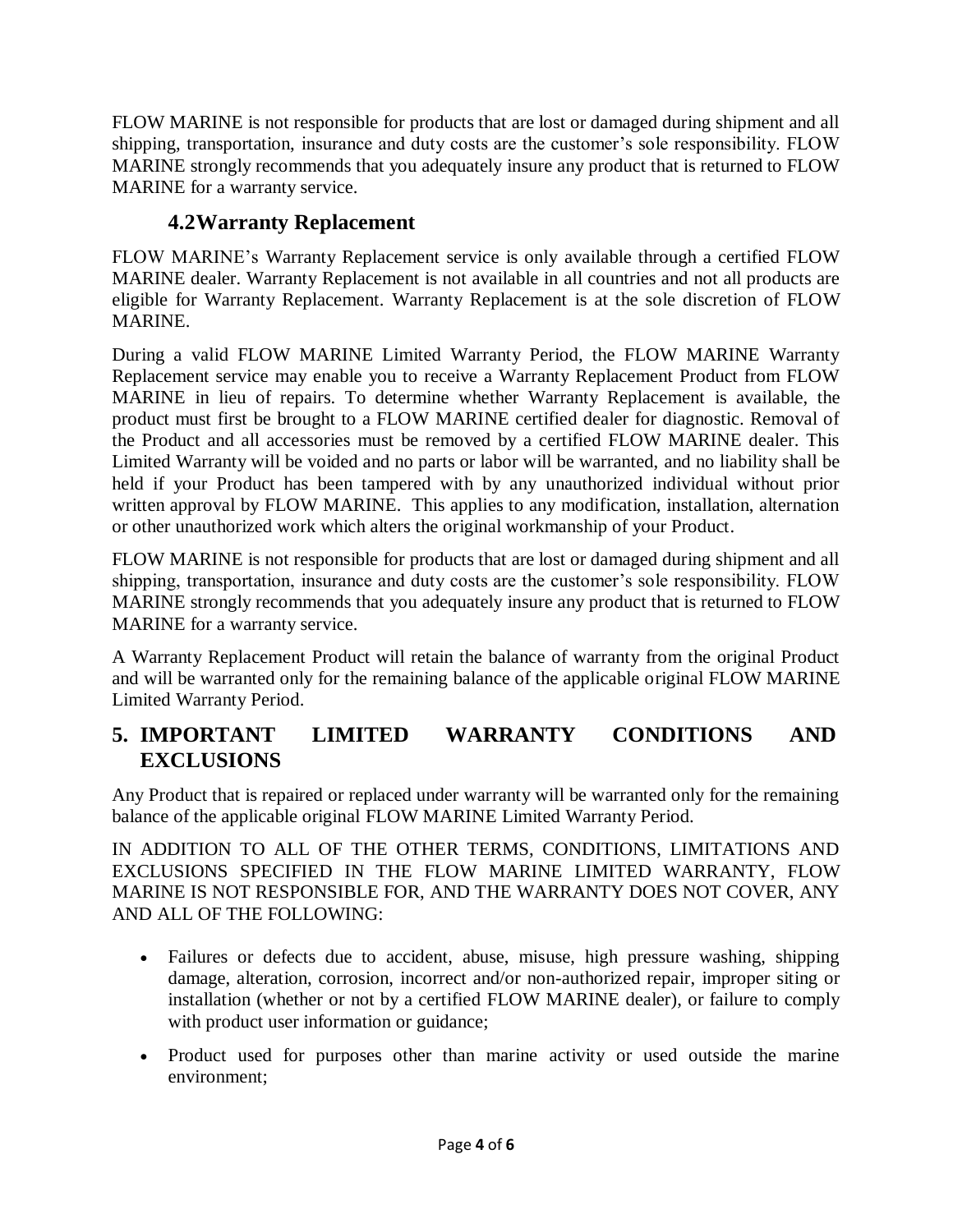- Products where the serial number has been altered, obscured or is missing;
- Failure or damage caused by failure to comply with FLOW MARINE's operating instructions, safe operation manual and/or failure to adhere to instructions of any authorized dealer;
- Failure or damage caused by insufficient chilled water loop pressure;
- Failure or damage when the customer, vessel owner or vessel does not maintain a daily logbook of the vessel's chilled water loop pressure;
- Failure of a Product not sold under the FLOW MARINE brand name (which is supplied with the warranty provided by its manufacturer);
- Routine maintenance and checks, updates, alignment/calibration, sea trials or commissioning unless required by replacement of parts in the area being aligned;
- Repair or replacement of items intended to be consumed or replaced including (without limitation) fuses, batteries, drive belts, radar limiter diodes, magnetrons, snap-in impeller carriers, impellers, impeller bearings and impeller shafts;
- All associated costs, including (without limitation) taxes, travel or transport, Product deinstallation or re-installation (including but not limited to transducer de-installation and re-installation costs), launch or docking fees, hauling, shipping or towing fees, communication charges, accommodation or subsistence, customs, or any other associated costs arising from the replacement of a Product, all of which are the Customer's responsibility;
- Overtime or premium labor work outside normal working hours;
- Differences in material, coloring or size that may exist between actual Products and the pictures or descriptions of such Products in product advertising, literature or on the Internet;
- Damage caused to other equipment, systems or components occasioned by improper installation, connection or use of the Product;
- Cosmetic blemishes including scratches and dents on Warranty Replacement Products;
- Product is only warranted if sold to the Original Customer within 5 years from manufacturing;
- FLOW MARINE will refuse any warranty where the Product has been resold, sold via online auctions or acquired dubiously;